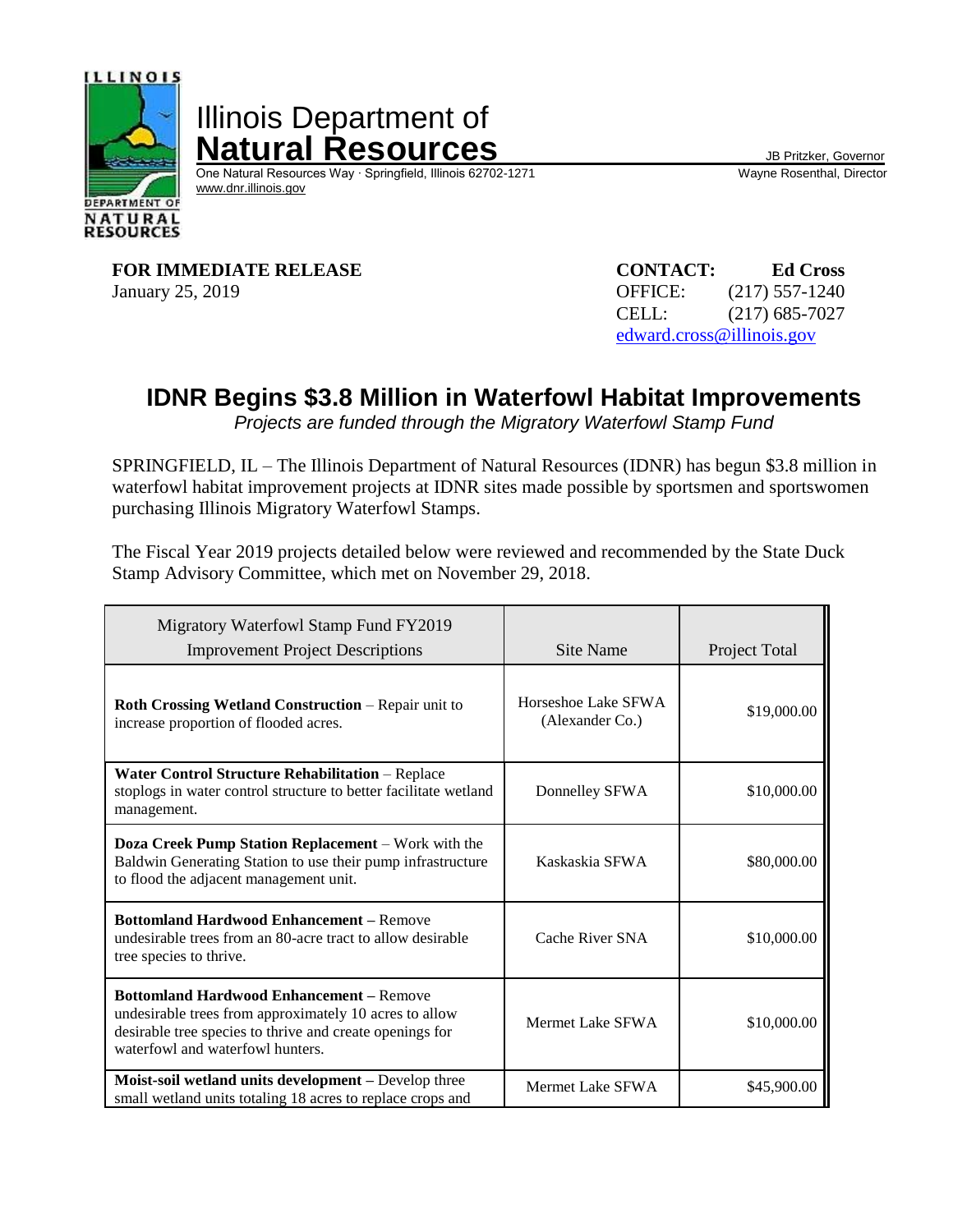| Migratory Waterfowl Stamp Fund FY2019<br><b>Improvement Project Descriptions</b>                                                                                                                                                                                                                                                   | <b>Site Name</b>                            | Project Total  |
|------------------------------------------------------------------------------------------------------------------------------------------------------------------------------------------------------------------------------------------------------------------------------------------------------------------------------------|---------------------------------------------|----------------|
| fallow areas, providing foraging habitat in the refuge area.                                                                                                                                                                                                                                                                       |                                             |                |
| <b>Shallow Water Wetland Development Phase 2 - Continue</b><br>repairing berms and water control structures on 16 wetlands<br>on this site.                                                                                                                                                                                        | <b>Embarras River Bottoms</b><br><b>SHA</b> | \$50,000.00    |
| <b>Black Crown Marsh SNA Phragmites control - Control</b><br>invasive Phragmites on 50 acres of marsh to restore marsh<br>quality and increase habitat area.                                                                                                                                                                       | Moraine Hills SP                            | \$8,000.00     |
| <b>Jonathan Creek North Wetland Development - Develop</b><br>a new 20-acre managed shallow water wetland<br>impoundment in the Jonathan Creek Access Area.                                                                                                                                                                         | Shelbyville SFWA                            | \$119,928.75   |
| Culvert and screw gate replacement - Replace aging<br>infrastructure at various wetland management units<br>throughout the site.                                                                                                                                                                                                   | Mississippi River Area<br><b>SFWA</b>       | \$60,000.00    |
| Godar Refuge Dike Stabilization - Reshape and armor<br>3,000 linear feet of dike in the 300-acre refuge to facilitate<br>continued wetland management practices.                                                                                                                                                                   | Mississippi River Area<br><b>SFWA</b>       | \$110,000.00   |
| Salt Creek wetland vegetation control - Control<br>undesirable vegetation in the Salt Creek Management Unit<br>to increase desirable wetland habitat.                                                                                                                                                                              | <b>Clinton Lake SRA</b>                     | \$21,107.75    |
| Weiner Swale habitat rehabilitation - Mechanically<br>remove undesirable woody vegetation to increase the area of<br>forage-producing wetland vegetation.                                                                                                                                                                          | Sanganois SFWA                              | \$15,000.00    |
| Subimpoundment Rehabilitation Phase 1 - Begin to<br>rehabilitate the 7,500-acre subimpoundment area; Phase 1<br>will focus on restoring the function and quality of Speaker<br>Lake Refuge, critical to this important waterfowl hunting<br>site.                                                                                  | Carlyle Lake SFWA                           | \$1,000,000.00 |
| Construction-grade LiDAR and Bathymetry - Obtain<br>high quality elevation data for the entire subimpoundment<br>area to facilitate rehabilitation project design.                                                                                                                                                                 | Carlyle Lake SFWA                           | \$68,000.00    |
| Kaskaskia River levee repair - Repair 400 feet of critical<br>external levee for the subimpoundment area where the river<br>is eroding it.                                                                                                                                                                                         | Carlyle Lake SFWA                           | \$183,000.00   |
| Dewatering structures/flood gate repair and replacement<br>- Repair or replace failing water control structures that will<br>allow water management control and flood water release<br>from the subimpoundment area.                                                                                                               | Carlyle Lake SFWA                           | \$393,000.00   |
| Replace pumps and discharge pipes - Replace four failing<br>pumps and discharge pipes used to manage 5,000 acres of<br>critical waterfowl habitat that is hunted heavily.                                                                                                                                                          | Rend Lake SFWA                              | \$1,000,000.00 |
| Compact excavator and trailer - Southern Illinois<br>waterfowl sites total more than 40,000 acres and have<br>numerous berms, levees and water control structures that<br>need maintenance or replacement; this equipment allows<br>IDNR staff to complete many minor repairs in a timely<br>fashion to avoid more costly repairs. | Region 5                                    | \$57,000.00    |